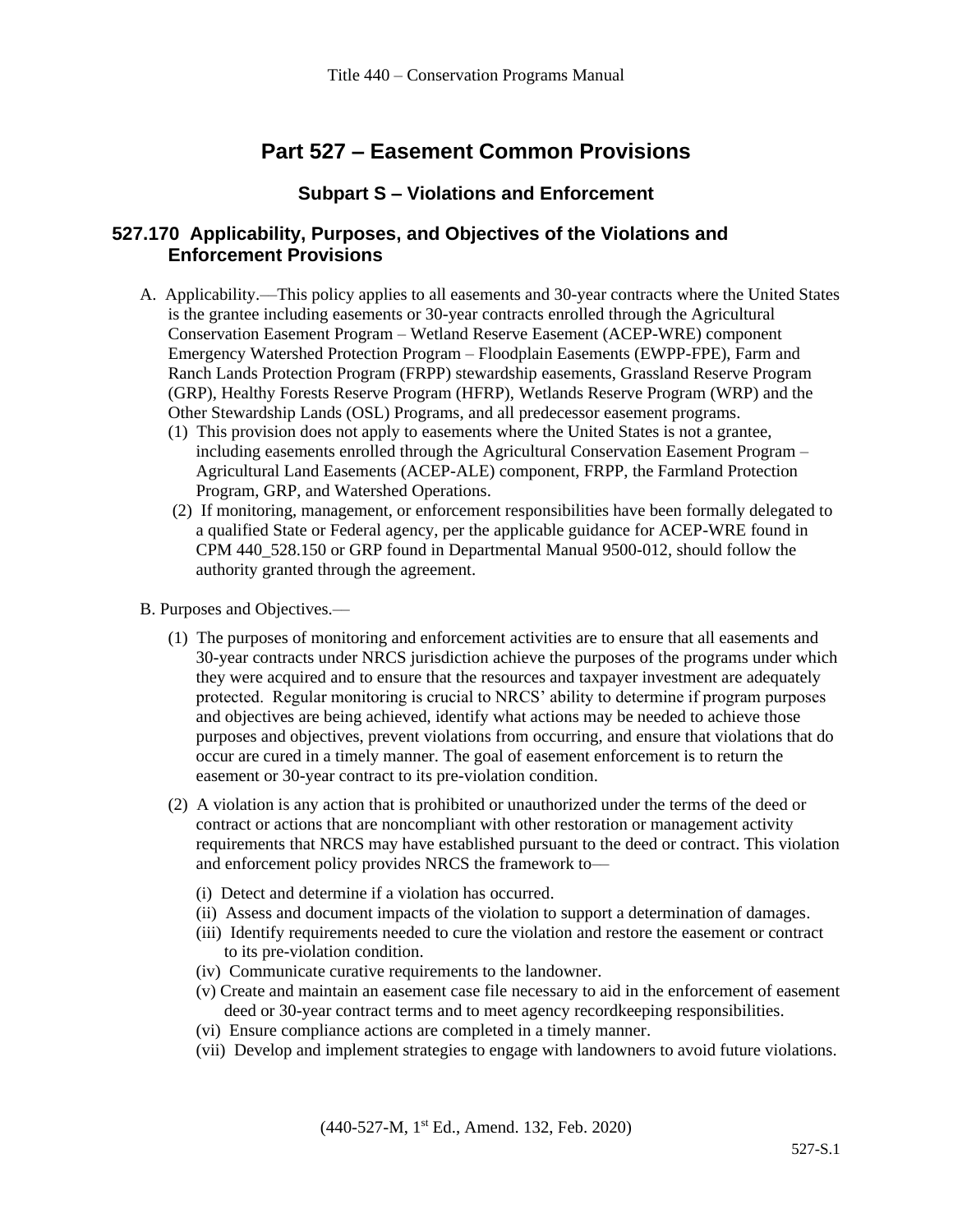## **527.171 Violations**

- A. Preventing Violations
	- (1) In managing easements and 30-year contracts, emphasis must be focused on preventing violations because enforcement actions are time consuming and costly.
	- (2) The keys to successfully preventing violations are—
		- (i) Clear, direct, and up-front communication with landowners from early in the enrollment process. This communication begins with NRCS discussing with the landowner the rights and responsibilities that come with a co-ownership relationship between the United States as easement holder and the fee title landowner.
		- (ii) Landowner authorizations that include, as appropriate, plans and schedules of operations, compatible use authorizations (CUA), management plans, and operation and maintenance (O&M) plans should be reviewed with the landowner and anyone who may be implementing activities on the landowner's behalf. All plan and implementation documents must clearly set forth technical requirements, such as timing, intensity, extent, duration, location, species composition, and other relevant information necessary to establish clear and enforceable guidelines for any activities authorized to be implemented on the easement or contract area.
		- (iii) NRCS must not provide assurances, guarantees, or other indications to the landowner that activities that are prohibited in the deed or 30-year contract will be authorized. For example, NRCS must not promise a CUA prior to easement closing.
		- (iv) A well-documented history of regular and systematic monitoring activities (See 440- CPM 527, Subpart P), including timely follow up with the landowner to address areas of concern, additional planning needs, questions, or other requests identified during monitoring.
	- (3) Communication with landowners is critical to maximizing successful long-term stewardship and minimizing violations. Effective communication includes:
		- (i) Discussing the terms and conditions of the easement deed or 30-year contract along with program purposes and objectives with the landowner prior to executing the easement or contract.
		- (ii) If at any time the fee title ownership of the property is transferred in whole or part, NRCS should make timely contact with new landowners to: review easement deed or 30 year contract language, allowances, restrictions, and responsibilities; discuss the landowners goals, objectives, and understanding of the easement or 30-year contract; and review existing plans and CUAs and determine if updates or changes are needed. (see Subpart Y, "Exhibits," for sample letter to new landowner). Any existing CUAs that the new landowner agrees to implement must be granted to the new landowner.
		- (iii) Depending on the activity and the individuals involved, landowner communications may occur by personal contact, letter, email, or telephone. When authorized by the landowner, it may also include an intermediary, such as a property manager or tenant.
		- (iv) NRCS State offices should consider developing regular means of communication with landowners such as newsletters that facilitate an understanding of easement or 30-year contract restrictions as well as the habitat and wildlife benefits resulting from their enrollment in the program.
	- (4) Collecting and preserving information and managing monitoring records in a consistent manner is an important component of both preventing violations and prosecuting violations effectively. NRCS must maintain thorough and complete investigation records and a record of conversations with the landowner to be able to determine how, when, and why a violation occurred and what steps have been taken to detect, assess, and cure the violation. An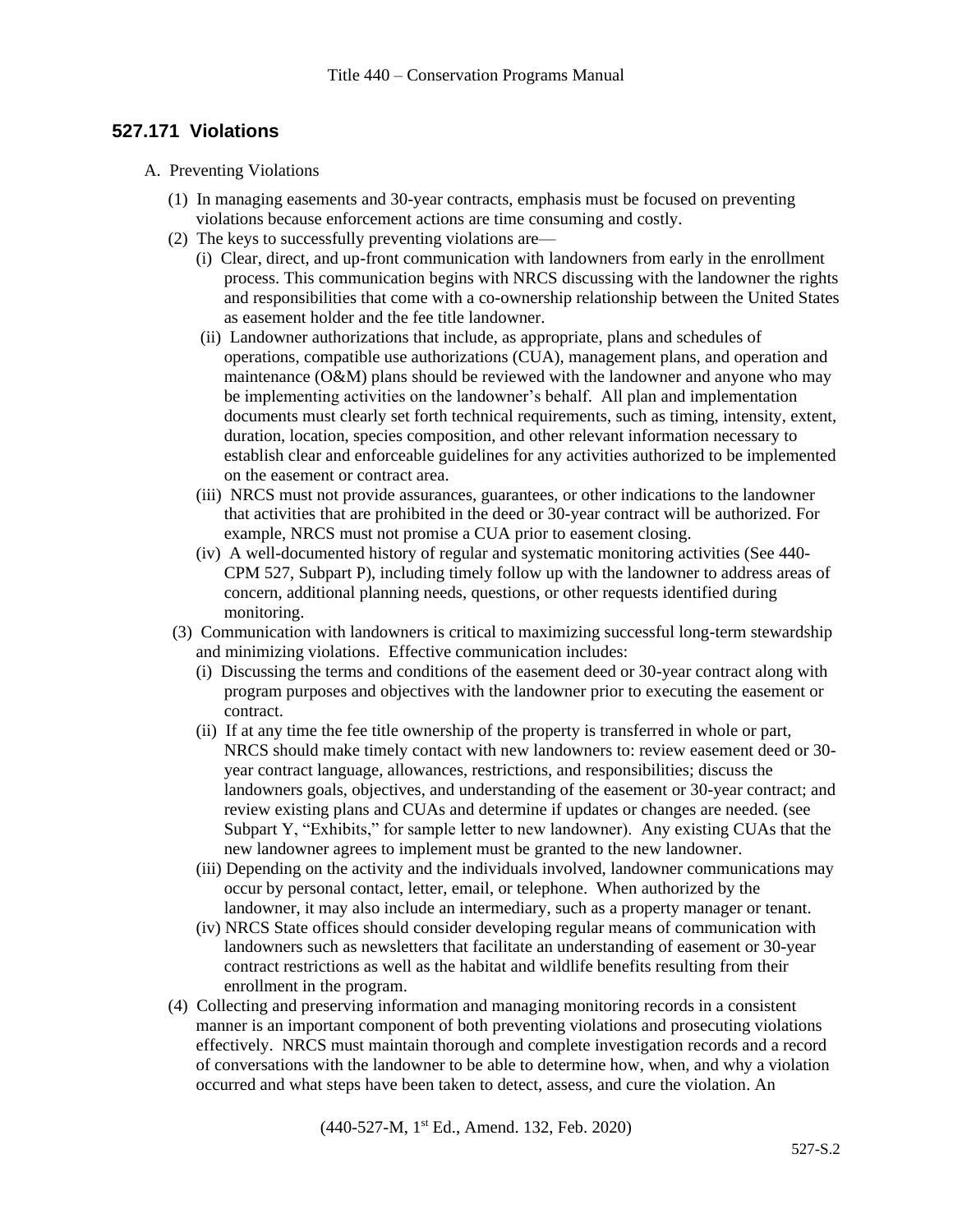accurate, well-documented administrative record is essential and holds greater weight in appeals or court proceedings than what may be recalled in personal testimony.

- (5) Violations may occur as a result of actions taken by the landowner or a third party. While the landowner remains responsible for ensuring compliance with the terms of the easement deed or 30-year contract, NRCS may work with the landowner and a third party to resolve the violation.
- B. Investigating and Documenting Potential Violations
	- (1) When a potential violation is suspected or found through onsite monitoring, offsite monitoring, as a reported observation, or is otherwise identified, the following actions must occur immediately:
		- (i) The State program manager and assistant State conservationist must be notified.
		- (ii) An onsite investigation must be conducted.
	- (2) The purpose of the onsite investigation is to confirm if a violation has occurred and to complete the "Easement Violation Worksheet." (See Subpart Y, "Exhibits," for "Easement Violation Worksheet").
	- (3) NRCS employees who conduct site investigations should review procedures for handling potentially hostile situations prior to making personal contact with landowners or alleged trespassers to ensure the safety of all NRCS employees.
	- (4) The recorded easement deed or executed 30-year contract and other records in the case file must be reviewed prior to initiating an enforcement action to confirm the activity does not comply with the specific records for the subject area.
	- (5) Before making the onsite investigation—
		- (i) The NRCS State Office must contact the landowner to schedule a site investigation. Document this communication in the official easement case file.
		- (ii) Review the State Office easement case file, which includes all prior monitoring reports, permits, CUAs, management plans, and correspondence. Review technical files, that may contain restoration designs, engineering drawings, planning documents, maps, or other correspondence that may not be in the easement case file. Review records stored in electronic systems, including the easement business tool (e.g. NEST) or agency planning tools (e.g. Toolkit, CD).
		- (iii) The NRCS State Office must verify and document current fee title land ownership and, if applicable, tenancy.
		- (iv) All previous violations and resolution measures should be reviewed. Particular attention should be paid to prior contacts with the landowner and tenants and their reactions to NRCS activities on the easement or contract area. Prior confrontations or unusual reactions of the landowner or tenant, if any, should be noted.
		- (v) Obtain a blank "Easement Violation Worksheet" to record findings during the onsite investigation of a potential violation (see Subpart Y, "Exhibits," for the easement violation worksheet).
		- (vi) Create a map of the easement, noting location of the potential violation.
		- (vii) Compile aerial imagery showing the affected area or potential violation actions over time and include the date each aerial image was taken.
		- (viii) Gather camera equipment to photograph or record the condition of the site. Photographs should be taken as soon as possible to document impacts.
		- (ix) Gather GPS equipment to record the location of the potential violation, photo points, and track the location of area examined during the onsite investigation.
	- (6) During the onsite investigation document the following information on the "Easement Violation Worksheet":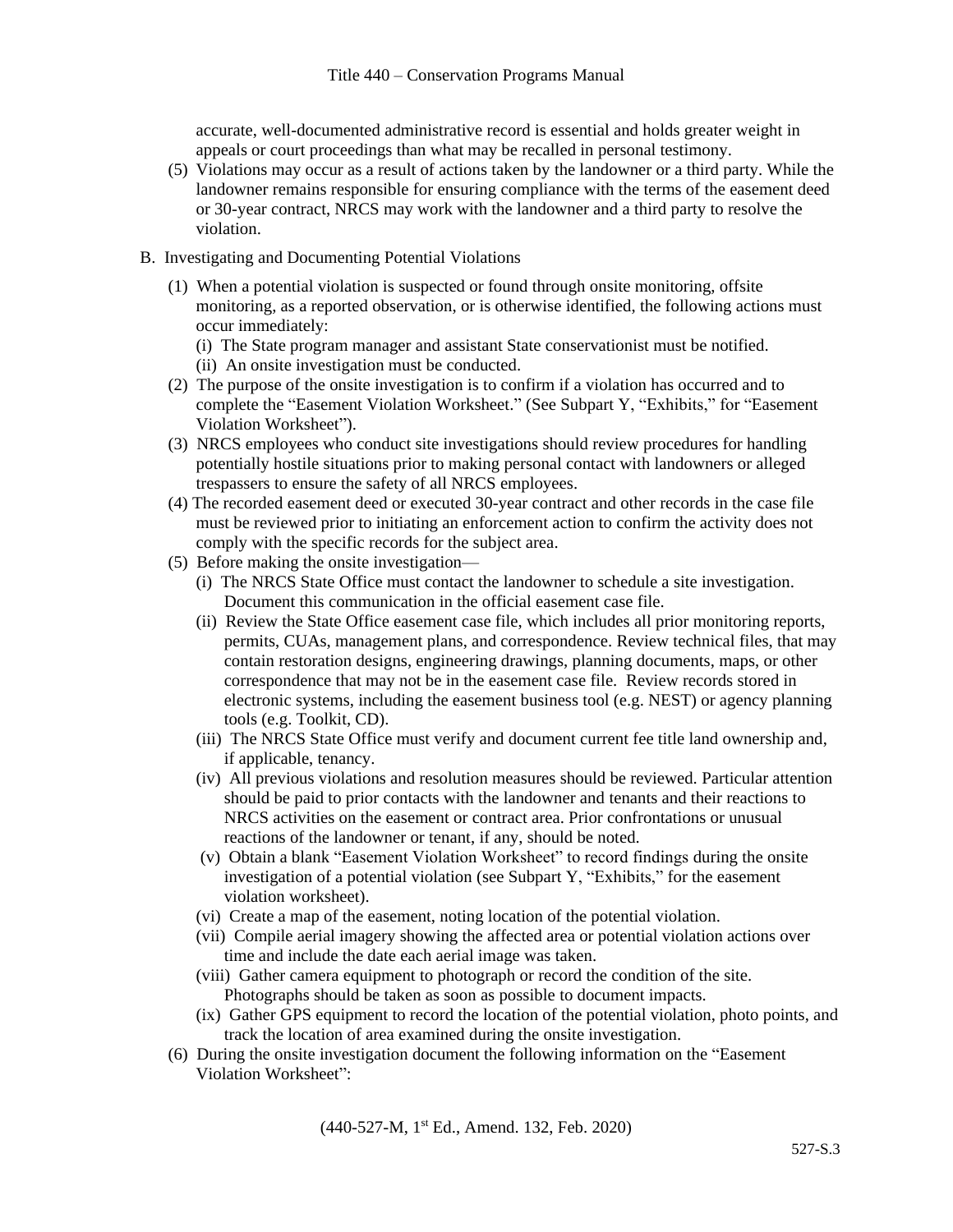- (i) The names and affiliation of individuals in attendance at the onsite investigation, including the landowner or tenant, if present. The NRCS employees who completed the onsite investigation must sign the Easement Violation Worksheet.
- (ii) A complete set of notes about the potential violation, including—
	- Location, size, and extent of the potential violation
	- Impacts to vegetation
	- Impacts to soils
	- Impacts to wildlife
	- Impacts to easement boundaries
	- Impacts to any other functions and values or pertinent site conditions
	- Comments made by landowners and others present

**NOTE:** To the extent possible these notes should include both qualitative and quantitative information about the impacts.

- (iii) During the onsite investigation compile photographic or video documentation of all aspects of the potential violation, including—
	- The general nature of the surroundings
	- Various vantage points and directions that capture the type and extent of the potential violation
	- The most serious aspects of the potential violation
- (iv) Collect GPS points of the violation and photopoint/videopoint locations and turn on the tracking function to create a map of the areas observed during the onsite investigation.
- (7) The landowner or their representative should, when practicable, be present during the onsite investigation. If tenants are involved, arrange with the landowner for their participation. If the landowner or representative is unavailable, a follow up visit may be necessary to discuss activities and build the easement case file.
	- (i) The onsite investigation must be conducted by at minimum two NRCS employees for reasons of safety and corroboration of observations and findings. NRCS employees that conduct investigations should receive training in handling potentially hostile situations.
	- (ii) If the onsite investigation was completed prior to the landowner interview, review the findings of the onsite investigation with the landowner.
	- (iii) Photos and location maps of the violation may be shared with the landowner.
	- (iv) The official easement case file must not be taken to the landowner meeting. The file must be protected from damage and NRCS may be prohibited from sharing portions of the file with the landowner, operator, or the general public. Only USDA, NRCS, Office of the General Counsel (OGC), and Department of Justice officials are permitted access to the easement case file.
	- (v) NRCS should attempt to establish who is responsible for the activity that caused the potential violation. It may also be possible to establish who ordered the activity, and whether it was carried out by an alleged violator's employee or through a contract with a third-party.
	- (vi) NRCS must request that the landowner or third-party violator cease any ongoing violation activities. During the investigation, the NRCS employees should not discuss specific enforcement actions, but they may inform the landowner or third-party violator that they will receive written notification.
		- Depending on the severity of the violation or violator's response to it, contact the Easement Programs Division (EPD) or the local OGC office for advice before making any demands related to the violation.
		- NRCS personnel should immediately withdraw from any situation that becomes hostile.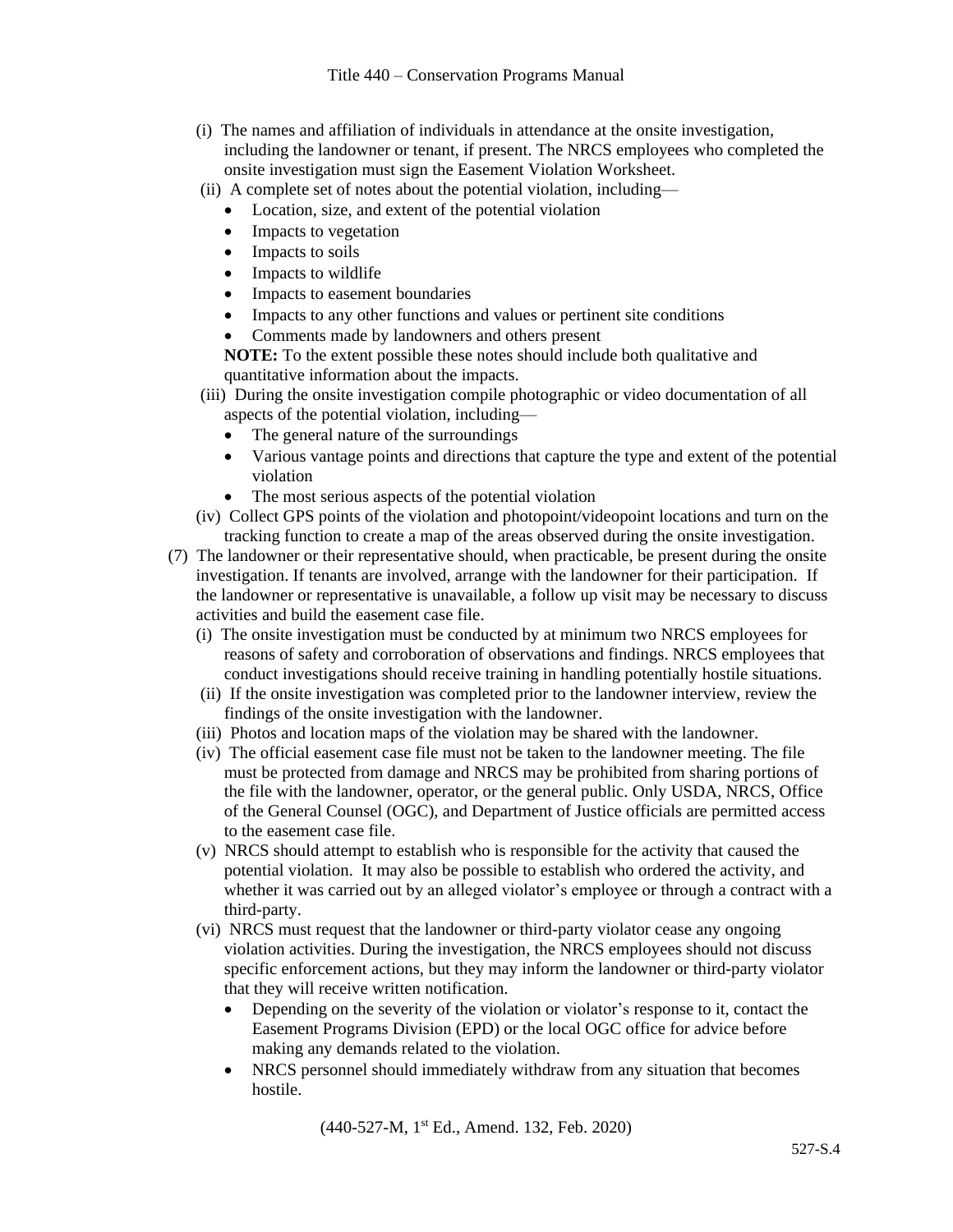- (8) Multiple visits to the site may be warranted to fully investigate a potential violation. This may occur if further confirmation or documentation of the violation or its impacts are needed, if the appropriate NRCS personnel were not present during the previous onsite visit, or if additional follow up is needed during or after the landowner interview. Observations and findings from any additional site investigations must be thoroughly-documented. The individuals making the report must date and sign each entry on each item of documentation.
- (9) As soon as is reasonable after departing from the site or following any offsite meetings, the NRCS employees should thoroughly document all evidence obtained, observations made, and conversations had. Important evidence may be lost if there is a delay between the visit and recording the observations and findings in the easement case file. Considerable time can pass between the onsite visits, or other meetings and interviews, and the time when the information may be needed in an enforcement action.
	- (i) As soon as possible after each onsite visit, meeting, or action related to the violation, record the information on the applicable "Easement Violations Worksheet". **NOTE:** "Annual Monitoring Worksheets" and "Easement Violation Worksheets" documenting that there is no evidence of a violation may be just as important as those reports confirming and documenting violations.
	- (ii) If there are any landowner conversations outside of the onsite investigation, document those on the "Easement Violations Worksheet", recording the following information:
		- The name of any parties to the conversation and the address/location of the conversation.
		- A complete description of the conversation.
		- Reference to the tract of land subject to the easement or 30-year contract.
		- Factual observations regarding the demeanor of the landowner, but do not use derogatory statements.
		- Reference any direct quotes by the landowner these may be spontaneous or in response to specific questions.

(iii) Upon returning to the office create a field investigation map that includes:

- The easement boundaries
- Marked location of any potential violations
- Individual photopoints/videopoints showing where each photograph/video was taken along with a label which records the orientation of the photograph/video
- For photos, attach photo pages associated with the map photopoints and label each photograph with a short description
- A GPS tracking trail depicting a map of the areas observed by the NRCS personnel onsite
- (iii) All documentation associated with a potential violation, a confirmed violation, and the eventual disposition of a violation must be retained in the easement case file, including but not limited to the completed "Annual Monitoring Worksheets" and "Easement Violation Worksheets"; all documents, maps, and photographs gathered in preparation for and resulting from the onsite investigation; and landowner and third-party interviews. Additionally, all pertinent records such as monitoring worksheets and enforcement documents must be uploaded into the appropriate easement business tool (e.g. NEST), and associated easement database elements completed as required.
- (10) The onsite investigation of potential violations must occur within 30 days of the discovery of the potential violation unless extraordinary circumstances exist and are documented in the easement case file, even when the landowner seeks to prevent access to the property. Landowner permission is not required to complete an onsite investigation of the easement or 30-year contract. When a landowner attempts to prevent NRCS onsite visit, NRCS employees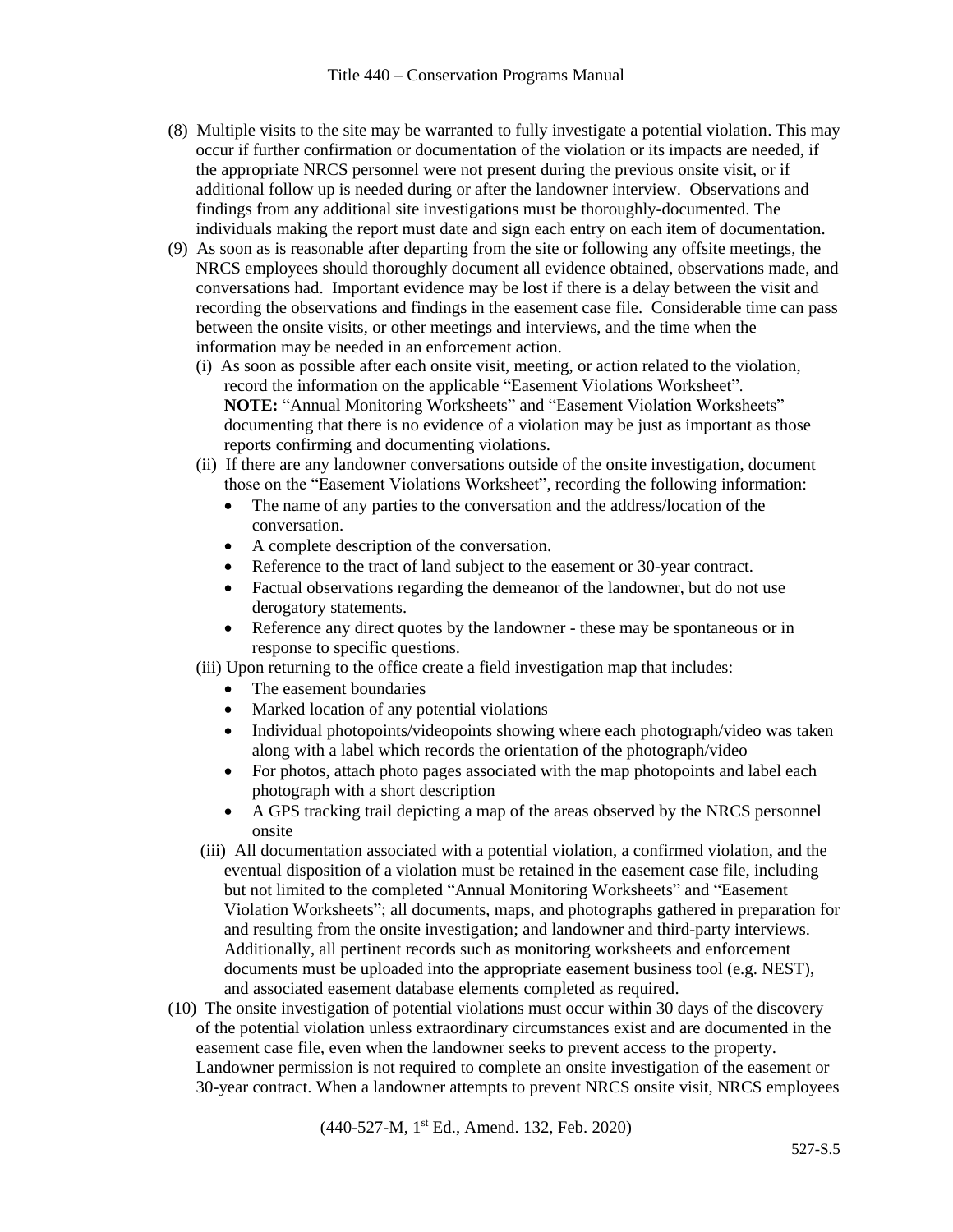should refer to Title 440, Conservation Programs Manual, Part 527, Subpart P, "Monitoring Policy" (440-CPM-527-P).

- C. Classifying Violations
	- (1) Determining Severity
		- (i) Once a potential violation has been confirmed through an onsite investigation, a determination must be made regarding its severity. The State conservationist, may delegate, in writing, to the Assistant State Conservationist with responsibility for easement programs, the authority to determine the violation severity as either level I or level II.
		- (ii) The State office staff may, at any point, consult with EPD regarding a violation severity determination.
		- (iii) The severity determination must be documented on the "Easement Violation Worksheet."
	- (2) Level-I Violations
		- (i) A violation may only be classified as a level-I violation if the landowner has no history of significant easement or contract violations, and the violation action meets any one of the following situations —
			- Implementation of activities as prescribed in a previously authorized CUA that has since expired and would have been reauthorized by NRCS.
			- No more than three pieces of operational farm equipment parked within the easement or 30-year contract boundaries, with no associated hazardous substances concerns, such as spillage or leakage of any fluids.
			- Unauthorized trails on the easement or 30-year contract area created by mowing non-woody vegetation.
			- Unauthorized mowing, burning, brush control, or noxious weed control that NRCS determines is beneficial to the habitat or other planned functions and values and was implemented in a manner consistent with an existing, NRCSapproved plan (e.g. management plan, operation and maintenance plan) but required a CUA or other written authorization from NRCS prior to implementation.
			- Unauthorized water management that NRCS determines is beneficial to the habitat or other planned functions and values and was implemented conducted in a manner consistent with an existing, NRCS-approved plan (e.g. management plan, operation and maintenance plan) but required a CUA or other written authorization from NRCS prior to implementation.
			- A small amount of non-hazardous solid waste, for example a single tire or bag of trash.
		- (ii) Level-I violations may be addressed through informal communication (see  $527.172(D)(3)$ ) or via a violation notification letter (see  $527.172(D)(4)$ ) (see Subpart Y, "Exhibits," for violation notification letter).
		- (iii) Examples
			- Example  $1.$  During a regular onsite monitoring event an old tire and a few scraps of sheet metal are discovered within the easement area. This is a level-I violation and may be handled either through the informal or the informal notification process.

Example 2. — The landowner parked a single tractor on the easement area which would otherwise could be classified as a level-I violation; however, during the on-site investigation the NRCS employee notices that the tractor has leaked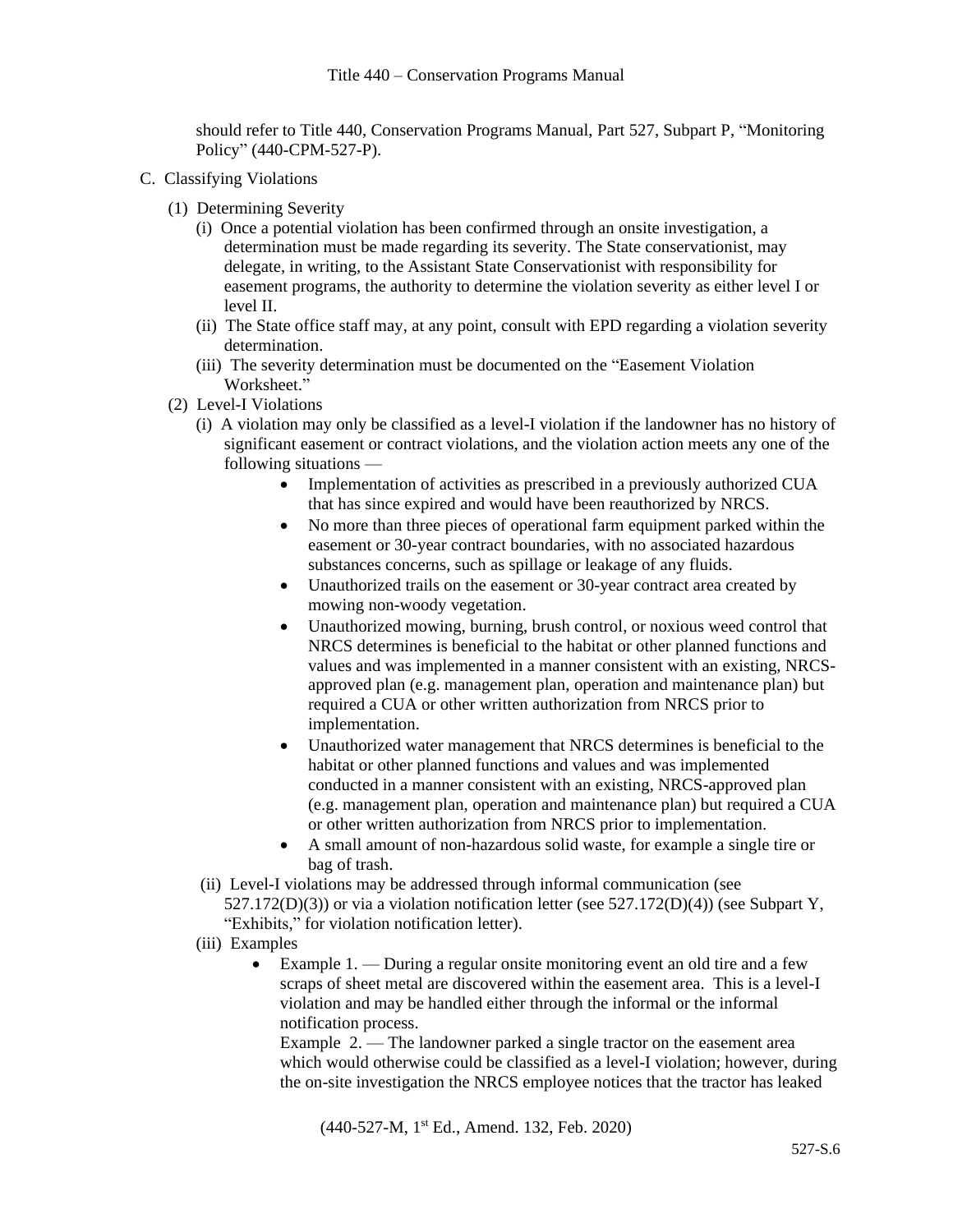some type of fluid onto the ground. Because of the spill, the violation must be elevated to a level-II violation and will require a plan to remediate the spill.

- Example 3.—The wetland reserve plan of operation (WRPO) specified brush control to improve habitat for a state-listed species in an upland area of the ACEP-WRE easement. During the onsite investigation the NRCS employee notes that vegetation in the specified area has been thinned by the landowner. This is a violation because this activity is prohibited by the terms of the warranty easement deed and no CUA was in place at the time the action was taken by the landowner. NRCS determines that the practice is beneficial to the habitat and consistent with the existing, NRCS-approved plan.
- (3) Level-II Violations
	- (i) A level-II violation is:
		- Any prohibited or unauthorized action that does not qualify as a level-I violation.
		- A level-I violation that was not cured or corrected by the landowner within the timeframe specified by NRCS.
		- An activity listed under level-I violations, where the size, scope, amount, method, timing, duration, extent, intensity or other characteristic of the violation has significant impacts on the easement as determined by NRCS.
	- (ii) Level-II violations may include, but are not limited to the following situations—
		- Alteration of hydrology
		- Alteration of grassland, woodland, wildlife habitat or other natural features by burning, digging, plowing, disking, cutting or otherwise destroying vegetative cover
		- Dumping or filling
		- Cropping
		- Mining
		- New and unauthorized impervious surfaces
		- Aquaculture
		- New or improved road or bridge
		- New or improved infrastructure
		- Parking lots or pads
		- New utility or pipe line including overhead or underground installations
		- Tree thinning or timber harvesting
		- Oil or gas well installation or exploratory drilling
		- Waste or fertilizer application
		- Constructed water conveyance system
		- Hazardous substance releases
		- Permanent structures, including a permanent hunting blind, boardwalk, shed, home, cabin, lodge, garage, boat dock, etc.
		- Boundary marker or monument removal
		- Human caused damage to restoration practices
		- Noncompliance with a management plan or CUA
		- Septic system or leach field
		- Offsite activities that have on-site impacts
		- Subdivision prohibited per deed terms
	- (iii) The State conservationist, may delegate, in writing, to the Assistant State

Conservationist with responsibility for easement programs, must notify EPD of any level-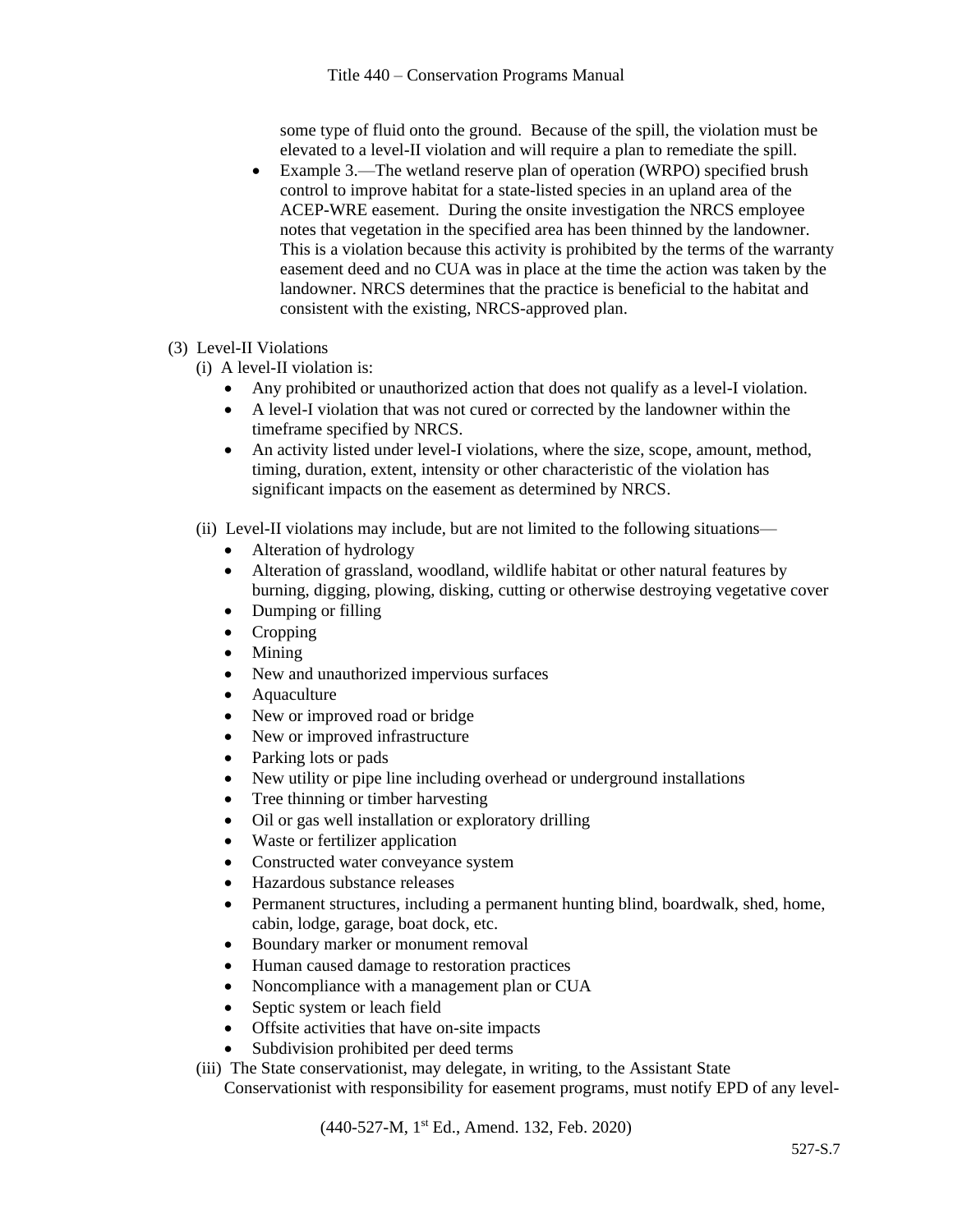II violations. The draft landowner notification must be uploaded to the easement business tool (e.g. NEST) and include all necessary enclosures.

- (iv) All actions taken once a level-II violation has been confirmed must be conducted with the guidance and ongoing participation of EPD.
- (v) Level-II violations must follow the formal violation notification process (see 527.172(D)(4)).
- (vi) Examples
	- Example 1.—The landowner has a farm dump on the easement area that contains tractor tires, fence posts, sheet metal, and demolition debris. This is a level-II violation because dumping is always prohibited on an easement.
	- Example 2.—The landowner erects a storage shed for mowing equipment and a shed sits two feet inside of the easement boundary. This is a level-II violation because permanent structures are prohibited on an easement.
	- Example 3.—The landowner builds a new road on the property. This is a level-II violation unless the NRCS easement was taken subject to an existing right-of-way authorizing the construction of a new road and the road was built in compliance with the terms and conditions of that preexisting right.
	- Example 4.—The landowner mows a dike and encroaches into the easement area during the nesting season of ground-nesting birds that use the easement area. The landowner would have been granted a CUA to mow the dike outside of the nesting season. This is a level-II violation because the mowing occurred during the nesting season and occurred outside of the dike.
	- Example 5.—The easement area is 30 percent infested with Canada Thistle (Statelisted noxious weed) and the landowner is required by the deed terms and State law to control noxious weeds. This is a level-II violation.
	- Example 6.—Four years after the implementation of a tree planting, the landowner is provided as CUA for grazing that includes a requirement for the area planted to trees to be protected. The landowner does not control the cattle and the grazing results in damage or mortality to the trees. This is a level-II violation because the activity violates the terms and conditions of the CUA.

### **528.172 Enforcement**

- A. After the onsite investigation and landowner interviews are completed and NRCS has determined the severity of the violation, NRCS must determine decides how the impacts to the easement or 30-year contract area must be restored or remediated the damage to the easement and document the requirements in a violation remediation plan (VRP). The determination of severity and development of a VRP may require consultation with EPD and OGC. In some cases, NRCS may request that OGC refer especially egregious or repeated violations to the U.S. Attorney's Office (USAO).
- B. The VRP documentation should include—
	- (1) Narrative description of the violation.
	- (2) Plan completed in the appropriate easement business and planning tools.

**Note:** Do not include the landowner signature on the plan – any plan necessary to remediate a violation is not voluntary.

(3) A description of the activities needed to restore or remediate the property fully to its previolation condition.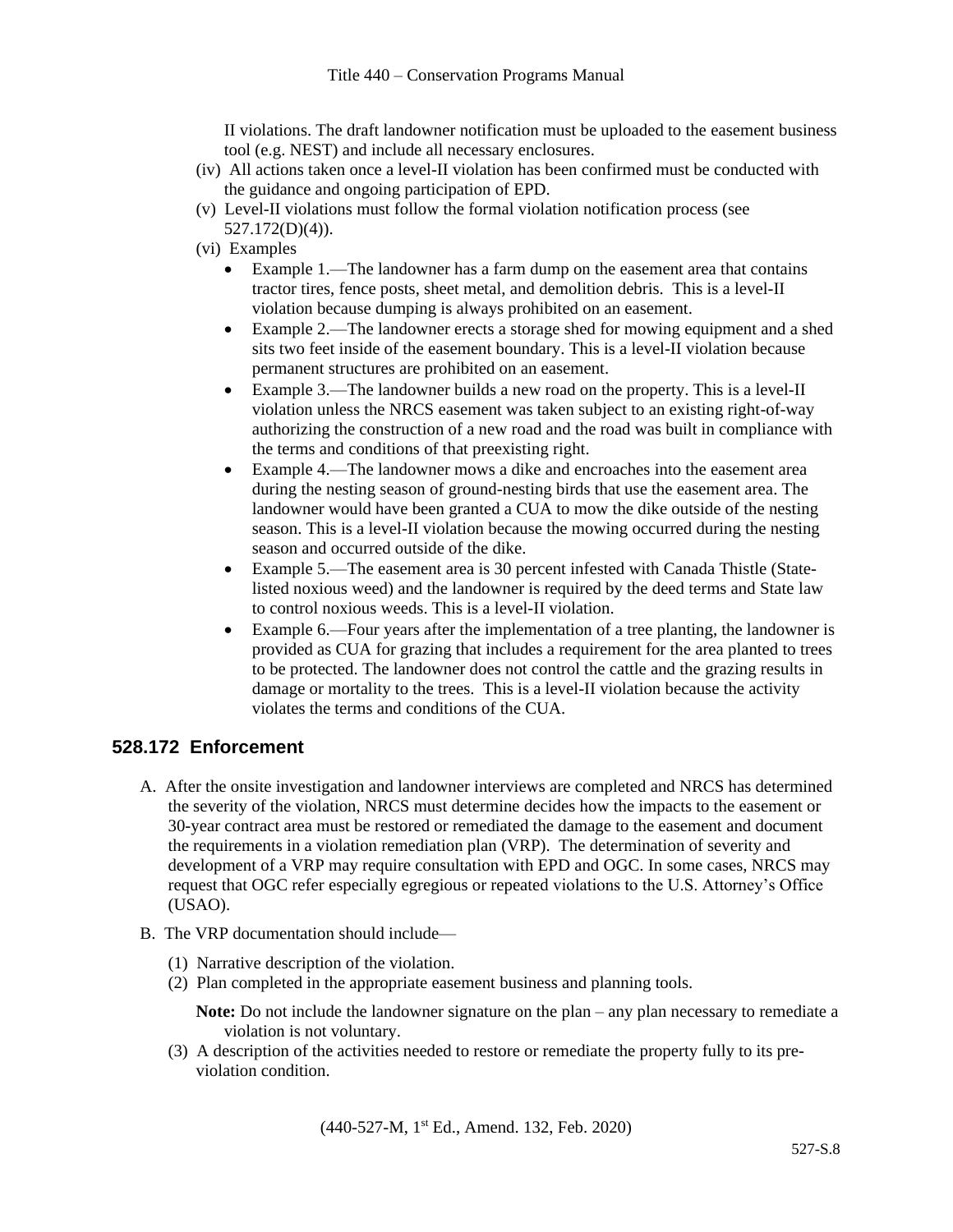- (4) The specific implementation requirements and restrictions for any activities that will occur on the site.
- (5) The required NRCS-CPA-52 environmental evaluation (EE), environmental assessment (EA), or an environmental impact statement (EIS).
- (6) Measurable standards necessary for restoration or remediation to be considered complete: For example, in the case of cultivated, plowed, or destroyed grasslands, compliance will not be complete until NRCS determines reseeded grasses are established. Reseeding by the landowner is only a first step to returning to compliance and NRCS must inform the landowner that they are considered out of compliance until the grassland habitat has been reestablished. This may take several years and may require weed control (with prior authorization) or additional reseeding (with prior authorization). Identification of any required monitoring or testing (for example soil testing or well monitoring) needed to provide evidence of compliance with restoration or remediation standards.
- (7) Time frames for completion for each restoration or remediation action must be specific and reasonable and for the shortest span of time that allows the restoration or remediation to be completed. The time frame should reflect regional specific growing seasons, weather restrictions, and must be timed to avoid or minimize wildlife impacts.
- (8) Notification to the landowner that they are responsible for the cost to restore and remediate fully the violation. NRCS is not permitted to pay to remediate the violation on behalf of a landowner.
- C. The specific format of the VRP depends upon the severity and complexity of the violation and the associated corrective actions required by NRCS. For level-I violations, it may be possible to address all of the corrective action requirements through a modification to the WRPO, a new or updated CUA, or instructions provided in the informal violation notification process. For all level-II violations, a standalone VRP outlining the items in paragraph (2) above and any associated plans, specifications, designs, or other documents must be developed to clearly describe the restoration or remediation requirements.
- D. Landowner Notification
	- (1) Once the corrective actions have been determined and the VRP is developed, NRCS must notify the landowner of the confirmed violation, the required actions, and the period to cure.
	- (2) For properties with multiple landowners, all landowners must receive individual notification of the confirmed violations. This does not apply for landowners with a common address, e.g. spouses, who can receive a single notification.
	- (3) Informal Violation Notification.—Within 14 business days of confirmation of a level-I violation, NRCS must notify the landowner of the violation. For level-I violations NRCS may provide informal notification that is either verbal or written, as described in this section. Alternatively, NRCS may determine that formal written notification of the level-I violation is warranted and will use the notification procedures described for a level-II violation.
		- (i) When providing verbal notification of a violation to a landowner, the NRCS employee must thoroughly document the conversation and retain the notes in the easement case file. The notes must at minimum include the following information:
			- the date of the conversation,
			- the names and affiliations of everyone that participated in the conversation,
			- description of the violation,
			- a detailed narrative of the conversation including the agreed-upon resolution and actions to be taken and the timeframe to complete these actions.

(440-527-M, 1 st Ed., Amend. 132, Feb. 2020) During the conversation, the landowner should be informed that the conversation is an official notification of violation, that the conversation will be documented in the easement case file. States must send the VRP and associated documents to the landowner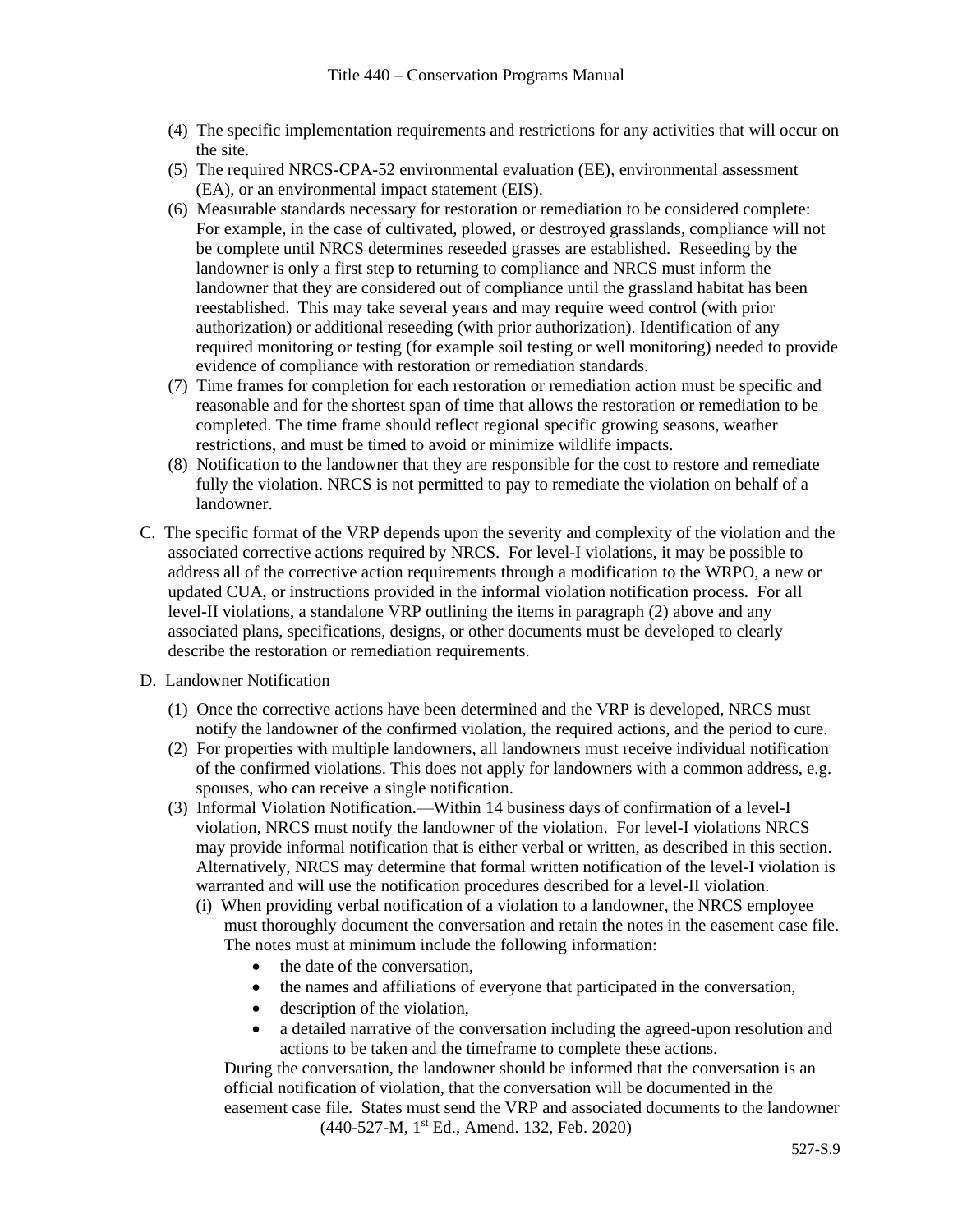within 10 business days of the verbal notification unless an alternative timeline is agreedto during the conversation with the landowner.

- (ii) If informal written notification is warranted, the State program manager or assistant State conservationist with easement responsibility must send a written notice to the landowner which includes a description of the violation, the VRP and associated documents, and the timeframe for the landowner to complete the restoration or remediation actions (see Subpart Y, "Exhibits," for a sample "Easement Violation Informal Notification Letter").
- (iii) Regardless of the method of informal violation notification provided, the landowner must be sent a copy of the VRP and associated documents and should be given 30 calendar days following receipt such documentation, or such time as NRCS determines to be reasonable, to correct the violation.

Example.—An unauthorized trail was discovered in easement area and in this scenario the location of the trail was not identified in an existing plan and would not have been approved under a CUA. The landowner is required to reseed the trail. The landowner is verbally notified of the violation and NRCS follows up by sending a copy of the VRP. During the conversation it is discussed that the standard period to cure is 30 days after the VRP is provide, but that NRCS recognizes that the area cannot be seeded within 30 days because it would be outside of the established planting dates for the geographic area. Because of the planting dates, NRCS may allow the remediation timeframes to be longer than 30 days to allow for a successful restoration and will document this agreed to timeline.

- (iv) The required timelines to correct the violation must be documented in the easement case file and NRCS must complete timely follow up to confirm compliance. The landowner should be instructed to notify NRCS when the required actions have been completed to help expedite NRCS review.
- (4) Formal Written Violation Notification.—All level-II violations require written formal violation notification to the landowner within 30 calendar days of confirmation of the violation, unless a longer timeframe is agreed to by the State and EPD or OGC based on the facts of the case. Additionally, written formal violation notification may be provided for level-I violations as determined by the assistant State conservationist for easements. (See Subpart Y, "Exhibits," for a sample "Easement Violation Formal Notification Letter.")
	- (i) The State conservationist must prepare a letter to the landowner which includes at least the following:
		- A factual description of the easement violation
		- VRP and associated documents including NRCS specifications as applicable
		- Period to cure the violation
		- Instructions for the landowner to contact a designated NRCS employee with any questions and to notify NRCS that the violation has been cured or corrected.

**Note:** For some types of remediation work it may be necessary for an NRCS employee or other onsite monitor to be present during implementation to ensure proper compliance.

- Notification that noncompliance may be referred to the USAO through OGC for possible legal action.
- (ii) Prior to sending the letter to the landowner, the State conservationist must transmit the following information to EPD through the easement business tool (e.g. NEST):
	- The draft violation notice letter
	- A detailed summary of the violation including a statement detailing:
		- The nature of the violation
		- (440-527-M, 1 st Ed., Amend. 132, Feb. 2020) - A timeline of the violation detection, investigations, and determination activities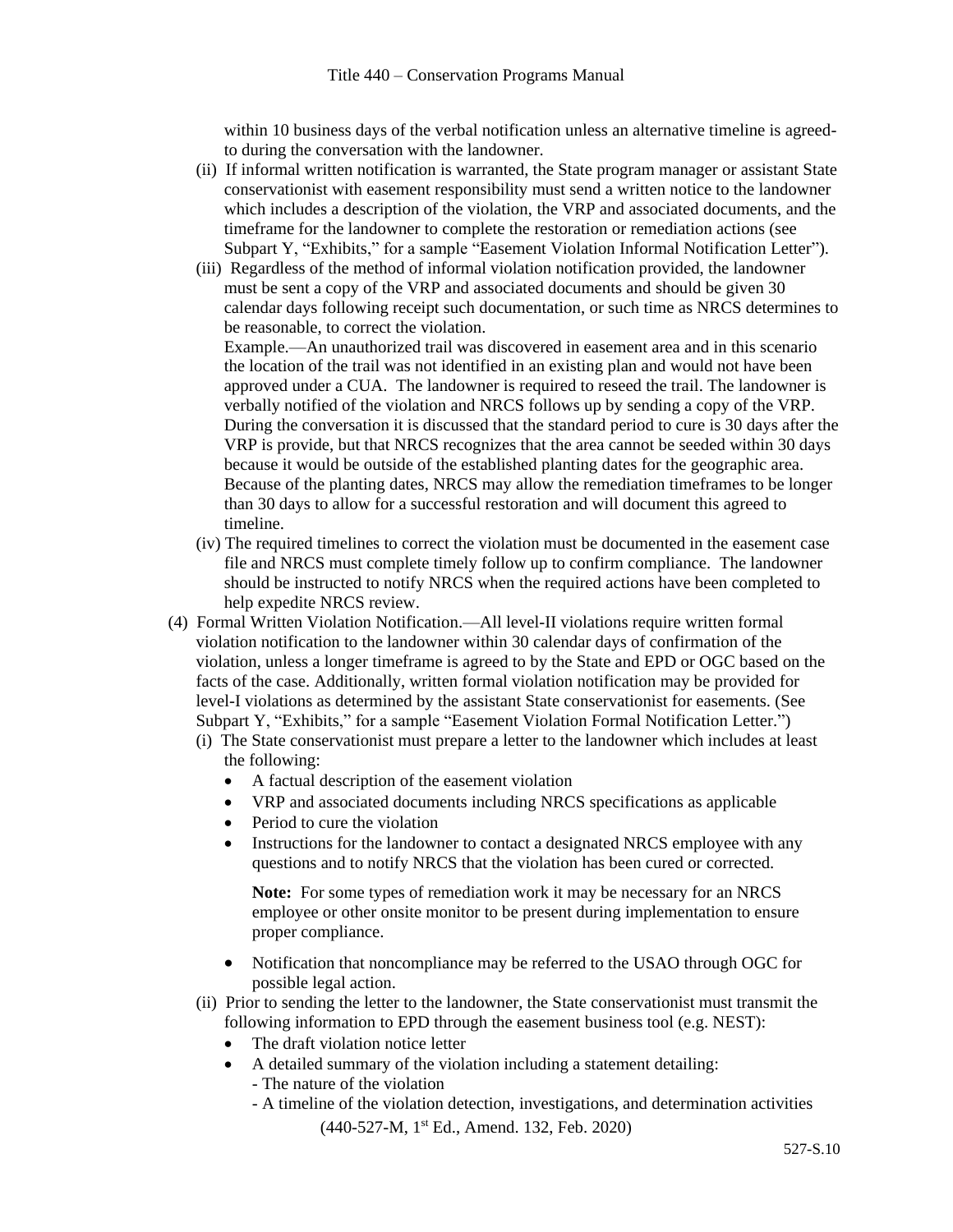- Previous interactions with the landowner regarding the violations
- Any actions taken by NRCS in the past regarding this or previous violations
- Any particular novel, sensitive, or precedent setting issues
- A copy of the draft VRP and associated documents
- A map detailing the violation, including photopoints showing the violation, a copy of the executed warranty easement deed, CUAs, plans, or other pertinent documents
- (iii) In consultation with EPD, the State conservationist will send the formal written violation notification to the landowner, tenant, or both by certified letter, return receipt requested, with a copy to EPD. EPD will advise when a copy should also be sent to OGC. Written notices to the landowner of the violation are an important part of creating a reliable administrative record.
- (iv) In egregious cases, the OGC must be notified at the same time as EPD

Examples of egregious cases include—

- Current construction of permanent structures or roads
- Unauthorized infrastructure development
- Threats of condemnation
- Ongoing tree clearing
- Purposeful damage to restoration practices
- Hazardous materials spills
- Threats to NRCS employees during onsite visits
- E. Appeals
	- (1) Limited appeal rights must be provided in all written informal and formal notifications.
	- (2) These appeal rights are limited to a written request for an informal review by the State conservationist. Except for violations of 7 CFR 12, determinations of noncompliance with the terms of the closed easement or executed 30-year contract are not subject to appeal under 7 CFR Part 11 or Part 614 (see 7 CFR § 1468.4 and 28 U.S.C. 2409a).
		- (a) For ACEP, refer to 440-CPM 528, Subpart C for policy applicable to ACEP related to appeals.
- F. Resolution and Compliance Check for level-I and level-II violations.
	- (1) Immediately following the expiration of the period to cure the violation, an NRCS employee must make a field check to ensure compliance. This may require multiple visits if the curative actions require a number of steps before the violation is fully remediated.
	- (2) After the NRCS employee determines that the violation has been remediated, send a letter notifying the landowner that the violation is considered cured (see Subpart Y, "Exhibits," for a sample "Confirmation of Remedied Violation Letter.")
	- (3) In the event the landowner has not complied with the required restoration or remediation actions, an attempt must be made to recontact the landowner and obtain compliance with the VRP. (See Subpart Y, "Exhibits," for a sample "Violation Noncompliance Letter.") These efforts must be thoroughly documented in the easement case file.
	- (4) If the landowner continues to be noncompliant after the expiration date in the Violation Noncompliance Letter has past, NRCS will work with EPD and OGC to determine the next steps, which may include OGC referring the case to the USAO.
	- (5) In some limited circumstances, NRCS may directly procure the services or itself perform the actions necessary to remediate the violation and bill the landowner for all costs related to bringing the easement or 30-year contract back into compliance. Approval from EPD is required prior to commencement of such NRCS initiated or conducted remediation actions.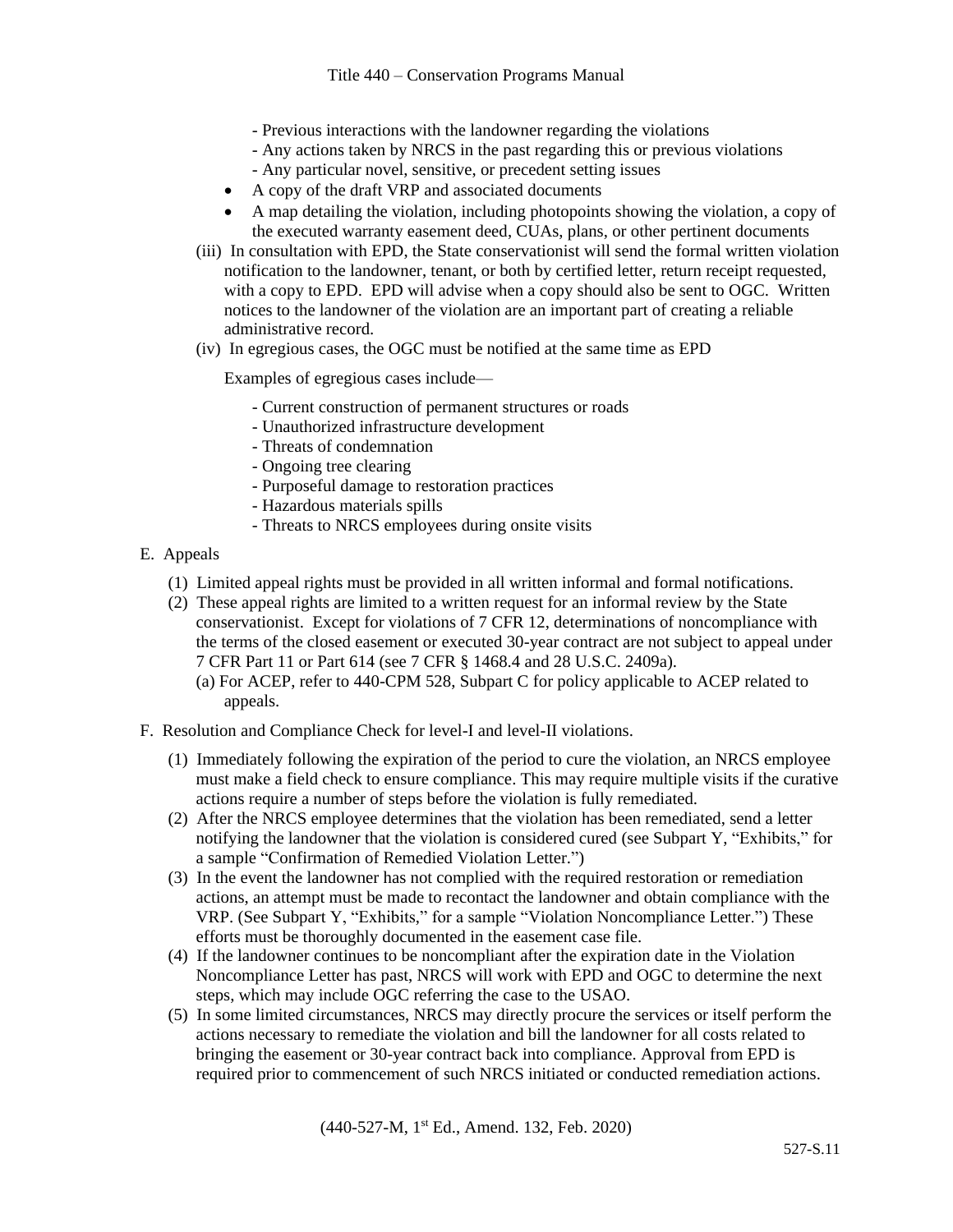# **528.173 Litigation**

A. Litigation Notice. – Sometimes a landowner who receives notice of a violation will file a lawsuit against NRCS or other party. Upon receiving notification of intent to file a lawsuit or notice of a filed lawsuit, the notified party (State office, NHQ, or OGC) must ensure that other applicable offices (State office, EPD, and OGC) are immediately notified of any such potential or actual litigation.

B. Enforcement Litigation. – If the violation of an easement or 30-year contract cannot be resolved using the administrative enforcement process, NRCS may request that OGC refer the matter to the USAO. NRCS must prepare a litigation report and NRCS staff must be made available to support the litigation.

C. Litigation Report. —The NRCS State office must prepare a litigation report whenever an easement or 30-year contract violation is the subject of a lawsuit. The State office should initially forward a copy to OGC for review. The State office will revise or update as needed based on OGC review and send the updated litigation report to OGC. OGC will send the litigation report to the USAO. The litigation report should contain the following:

- (1) The recorded easement deed or executed 30-year contract and all associated exhibits
- (2) Documentation of legal notice
- (3) The complete administrative record related to the violation and subsequent enforcement efforts, including:
	- (i) VRP
	- (ii) Correspondence to or from the landowner or tenant
	- (iii) Memos to file including notes from telephone conversations with the landowner
	- (iv) Maps
	- (v) Photographs or video of the site showing the site conditions and the violation
	- (vi) Testing results
- (4) Any documentation related to the violation history
- (5) A summary of the facts, including a timeline of events
- (6) NRCS staff names and contact information
- (7) Any other pertinent information
- (8) An index to the litigation report listing all documents and exhibits
- (9) For responses to landowner-initiated lawsuits, draft responses to allegations of facts raised in lawsuit or other responses as requested by OGC or the USAO.
- (10) Other documents or records identified for inclusion by OGC, USAO, or EPD.

D. Recovering Costs.—The USDA is authorized to recover administrative and legal costs, including attorney's fees or expenses, associated with any enforcement or remedial action.

E. Liability.—The landowner subject to the easement deed or 30-year contract is responsible for any losses the Federal Government sustains when the landowner does not comply with applicable laws or regulations.

#### **528.174 Compatible Uses and Other Landowner Authorizations**

- A. Compatible Use Authorizations Used to Resolve Level-I Violations
	- (1) In very limited circumstances for level-I violations only, a CUA may be issued to resolve a violation on a US-held easement or 30-year contract for ACEP-WRE or EWPP-FPE, or HFRP, as follows:
		- (i) A landowner must be warned to cease and desist any ongoing and future activities that are a violation of the terms of the deed or 30-year contract.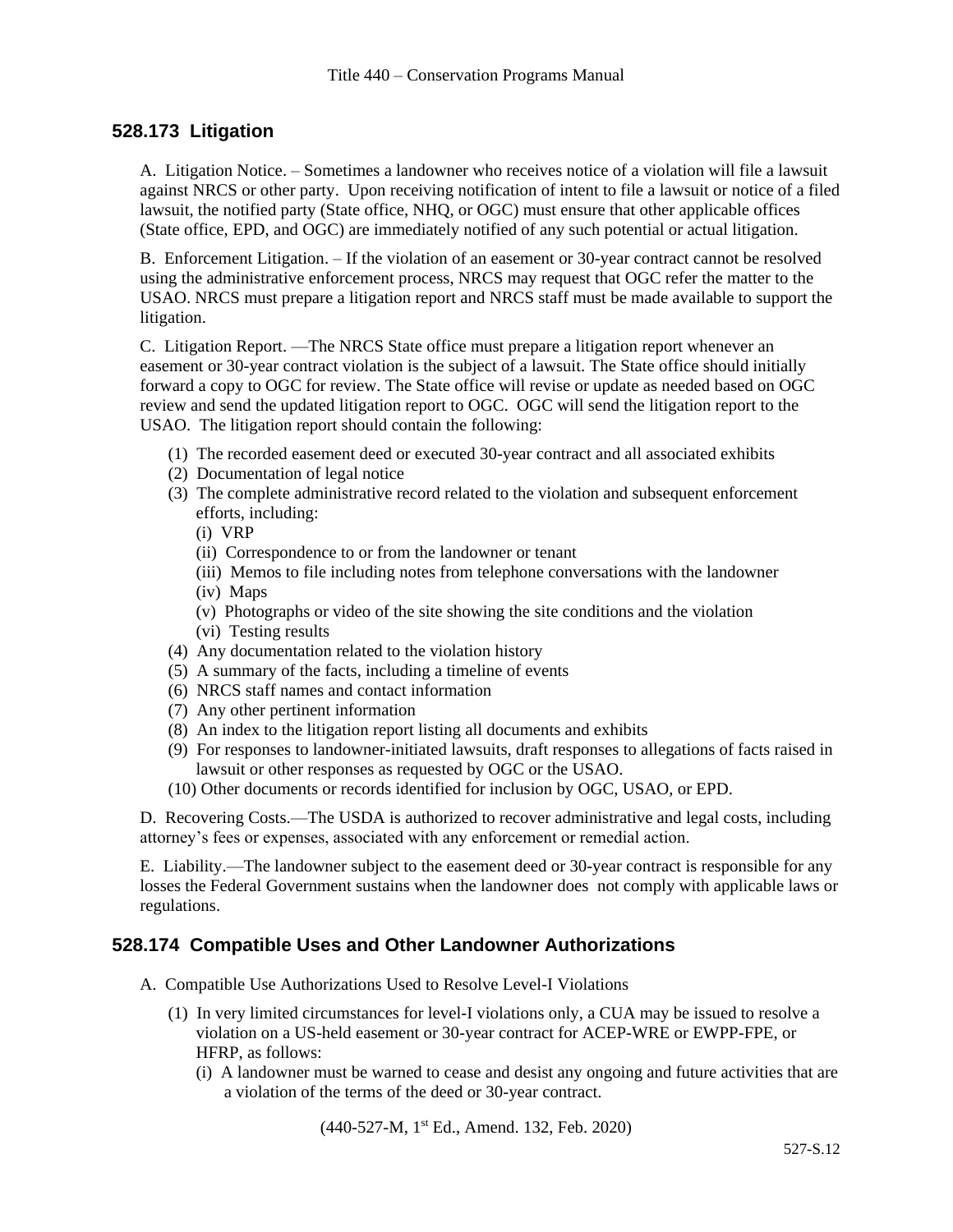- (ii) When considering whether to issue a CUA for activities that are being conducted in violation of the deed or 30-year contract terms, NRCS must determine whether issuing a CUA to continue the activity will affect the agency's ability to enforce future violations on the specific property or in the larger community.
- (iii) A CUA shall not be issued merely for expedience in resolving a situation. In order for a CUA to be issued, the use must clearly further the functions and values for which the easement or 30-year contract was acquired and otherwise meet the technical requirements for the issuance of CUAs under the applicable easement program.
- (iv) A CUA may only be authorized to resolve a violation when the NRCS finds that the CUA would otherwise have been authorized with regard to all considerations (amount, location, timing, method, extent, intensity, durations, etc.) if a CUA had been requested prior to the discovery of the violation.
- (vi) A CUA may be issued to authorize and prescribe specifically the implementation of certain activities that are outlined in the associated VRP.
- (v) Any CUA issued in connection with a level-I violation must be issued in accordance with the applicable policy and procedures (for ACEP in 440-CPM-528, Subpart P, for EWPP-FPE in 390-EWPPM-514, Subpart F, and for HFRP in 440-CPM-511, Subpart H.440- CPM-528.152) based on the enrollment type and subject to the following additional limitations:
	- A CUA issued to resolve a level-I violation may only be issued for a maximum of 1 year.
	- If the landowner has diligently adhered to the terms of the 1-year CUA and has committed no other easement violations during the 1-year CUA term, then NRCS, at is sole discretion, may issue a new CUA that adheres to the CUA term limits established in the applicable program policy.
	- NRCS must complete an onsite review of the activities authorized under the CUA used to resolve a violation and a field inspection of the entire easement prior to issuing the new CUA.
- (vii) Any CUA issued to resolve a violation must be uploaded to the easement business tool (e.g. NEST).
- (2) Other Violations Resolved Prior to Issuing a CUA.—
	- (i) All other violations on a property must be remedied prior to the issuance of a CUA. Example.—NRCS identified a solid waste pile on the property, during annual monitoring the landowner requested a CUA for a food plot. NRCS should not grant the CUA until NRCS confirms the solid waste pile has been fully remediated.
	- (ii) If, during subsequent inspections of the property, other violations are discovered, the CUA should be cancelled.
	- (iii) Upon determination of a violation, existing CUAs on the property must be reviewed for compliance and may be cancelled upon the discovery of a violation unless cancellation of the existing CUA would hinder the long-term protection and enhancement of the wetland functions and values of the easement or 30-year contract. If the CUA is cancelled, NRCS must provide the landowner with the VRP and implementation timeframes to reestablish the habitat.
	- (iv) A new CUA to undertake activities on the easement that are unrelated to the identified violation should not be issued until all violations on the easement have been remedied, unless withholding such CUAs for would hinder the long-term protection and enhancement of the wetland functions and values of the easement or 30-year contract.
	- (v) During the violation remediation process, NRCS should discuss future management of the easement or 30-year contract area with the landowner, including future actions the landowner is interested in implementing on the area and the issuance of any new CUAs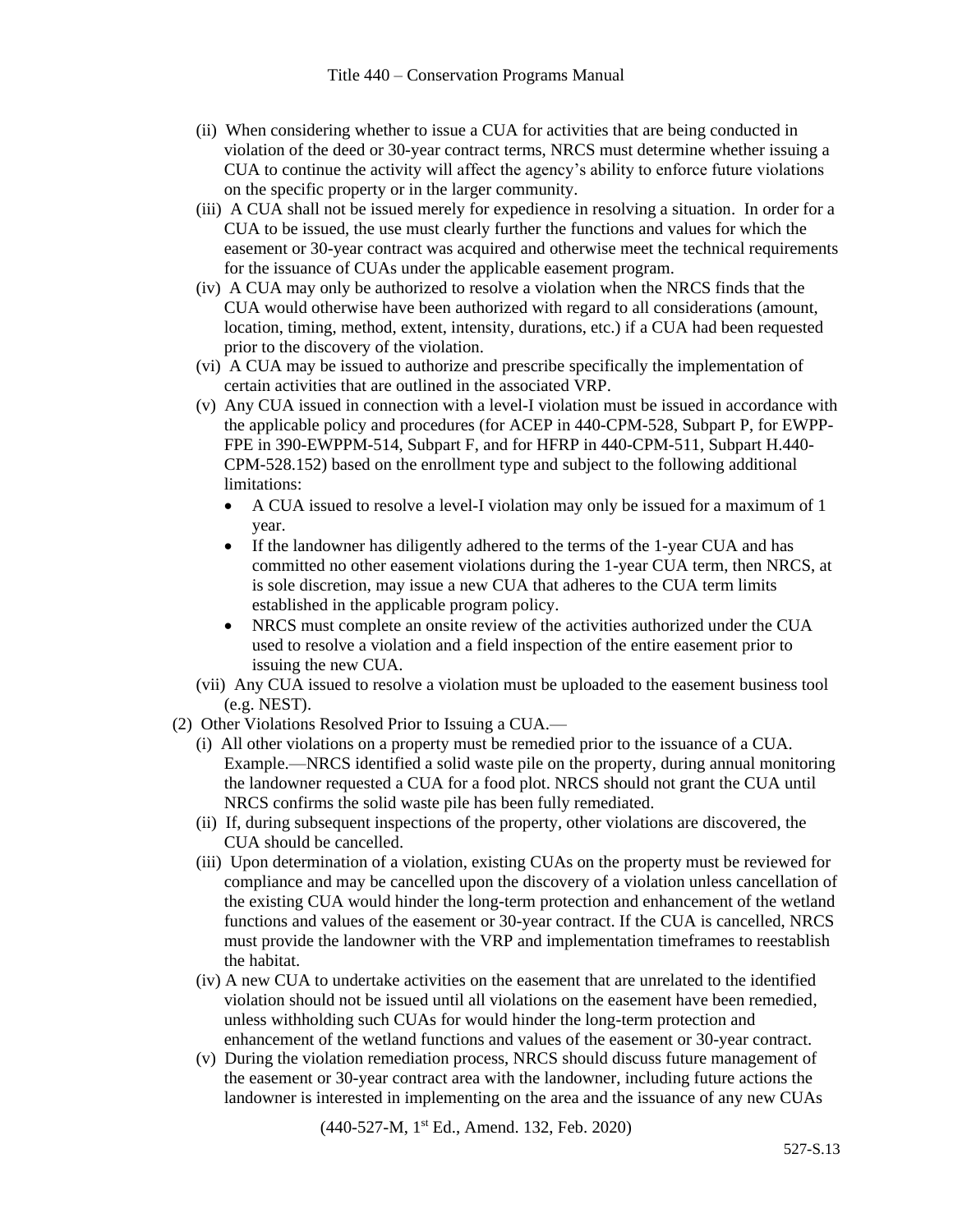after the violation has been remediated, including CUAs that had been cancelled or withheld during the violation remediation period.

- B. Management Plans Revisions Used to Resolve Level-I Violations
	- (1) The management plans for GRP and other easement program enrollment types that do not have CUA authority may need to be revised as part of the VRP.
	- (2) A management plan may only be revised when the maintenance and management activity clearly benefits the purposes for which the easement was acquired.
	- (3) A management plan may only be revised when the amendment does not infringe on the rights of the United States and when the amendment furthers the program purposes being achieved on the easement area.
	- (4) A management plan may be revised to specifically authorize and prescribe the implementation of certain activities that are outlined in the associated VRP.
	- (5) In some very limited circumstances for level-I violations only, a management plan may be revised to resolve a violation, as follows:
		- (i) A landowner must be warned to cease and desist any ongoing and future activities that are a violation of the deed terms while the VRP is developed.
		- (ii) When considering issuing a management plan revision for activities that are being conducted in violation of the deed terms, NRCS must carefully weigh the nature of the authorization and whether revising a management plan to continue the activity will affect the agency's ability to enforce future violations on the specific property or in the larger community in general.
		- (iii) A management plan revision should not be considered merely for expedience in resolving a situation and must clearly further the program purposes for which the easement was acquired.
		- (iv) NRCS must complete an onsite review of the entire easement to inspect the activities authorized under the original management plan prior to issuing the revised management plan.
		- (v) All other violations on a property must be remedied prior to revising management plan.
- C. Easement Modifications Not Permitted for Violations.––Generally, a post-closing easement administration action (subordination, modification, exchange, termination) may not be used to correct an easement violation.
- D. Unique Situations
	- (1) NRCS recognizes that certain impairments may be beyond the control of the fee title landowner.
	- (2) NRCS may, to the extent possible, work with others including third parties, adjacent landowners and the fee title landowner to facilitate actions to address specific unique situations. However, NRCS has no legal obligation to remedy these issues. NRCS assistance may be in the form of any of the following actions:
		- (i) Providing the fee title landowner with permission to take specific actions on the easement or agreement area. The following require consultation with EPD:
			- Taking action on the easement area to address the issue NRCS cannot provide authority to the third party or neighbor to conduct activities on the easement.
			- Offering to purchase an easement on the adjacent landowner's property if eligible and regular program funding is available.
		- (ii) The party performing the action must follow recommendations and direction prescribed by NRCS. This policy does not provide authority to perform or provide funds for actions, such as maintenance or drainage improvements, outside the easement area.